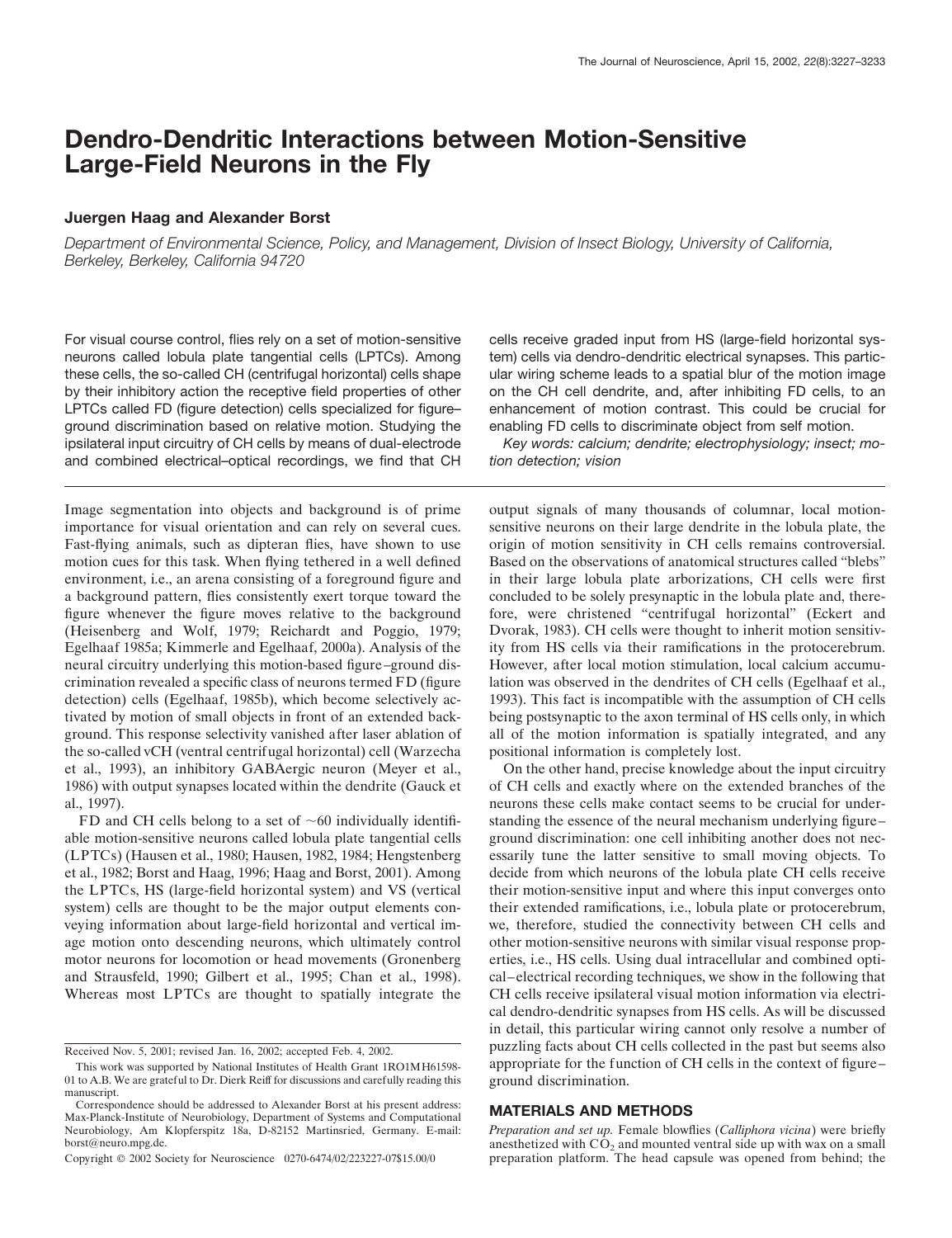trachea and airsacs that normally cover the lobula plate were removed. To eliminate movements of the brain caused by peristaltic contractions of the esophagus, the proboscis of the animal was cut away, and the gut was pulled out. The fly was then mounted on a heavy recording table. Visual stimuli were produced by an arc lamp, the image of which was projected onto a screen ( $10 \times 8$  cm) positioned 10.5 cm below the fly. The square wave grating had a spatial wavelength of 12°, a mean luminance of 17.7 cd/m<sup>2</sup>, and a contrast of 92%. The fly brain was viewed from behind through a microscope (Axiotech vario 100HD; Zeiss, Oberkochen, Germany).

*Electrical recording.* Electrodes were pulled on a Brown-Flaming micropipette puller (P-97) using thin-wall glass capillaries with an outer diameter of 1 mm (GC100TF-10; Clark Electromedical Instruments, Pangbourne, UK). The tip of the electrode was filled with 8.8 mm Calcium Green (Ca-Green-1 hexapotassium salt; Molecular Probes, Eugene, OR), 10 mM Alexa 568 (Alexa Fluor 568 hydrazide; Molecular Probes), or 8.8 mm Calcium Orange (Ca-Orange tetrapotassium salt; Molecular Probes). The shaft of the electrode was filled with a solution containing 2 M KAc plus 0.5 M KCl. Electrodes had resistances of  $\sim$ 25 MΩ. An SEL10 amplifier (NPI Electronics, Tamm, Germany) was used in the bridge mode. For the experiments with dual intracellular recordings a second SEL10 amplifier was used. All recordings were made from the axons of the cells. For data analysis, the output signal of the amplifier was fed to a Pentium III personal computer via an 12 bit analog-to-digital converter (DAS-1602; ComputerBoards, Middleboro, MA) at a sampling rate of 5 kHz.

*Optical recording.* We used a Zeiss UD 20×, 0.57 numerical aperture  $(NA)$  air objective or an Epiplan  $40 \times$ , 0.75 NA water immersion lens and a CCD camera (equipped with an EEV chip,  $1024 \times 512$  pixel; PXL; PhotoMetrics Inc., Huntington Beach, CA) connected to a Power Macintosh (Apple Computers, Cupertino, CA). The first frame of each image series was taken as a reference and subtracted from each following image. This resulted in a series of difference images  $(\Delta F)$ , which were subsequently divided by the reference frame  $(\Delta F/\bar{F})$ . For calcium imaging, we used Calcium Green (Molecular Probes) with the Zeiss filter set #9 [bandpass (BP), 450–490 nm; dichroic mirror (DM), 510 nm; longpass (LP), 520 nm] and Calcium Orange (Molecular Probes) with the Zeiss filter set #15 (BP, 546 nm; DM, 580 nm; LP, 590 nm). To visualize neurons with Alexa 568 (Molecular Probes), we used the same filter set.

### **RESULTS**

As mentioned in the introductory remarks, HS and CH cells share many visual response properties: like CH cells, HS cells are excited by horizontal front-to-back motion and respond to motion stimuli in a graded way (Eckert and Dvorak, 1983). To investigate whether this response similarity is based on direct connectivity, HS and CH cells located in the same hemisphere were recorded simultaneously by means of intracellular electrodes (Fig. 1). When the pattern moved in the preferred (PD) and null direction (ND) of the cells, both neurons exhibited similar response characteristics (Fig. 1*a*), including high-amplitude EPSPs during PD motion (Haag and Borst, 2001). In Figure 1*b*, the HS EPSPs were used to trigger the averaging of CH signals. Both averages revealed a synchronous rise with almost no delay. To investigate whether these EPSPs in the CH cell are elicited by HS EPSPs or arise in parallel, HS cells were stimulated to produce largeamplitude action potentials (Hengstenberg, 1977; Haag et al., 1997) by release from hyperpolarizing current injection (Fig. 2*c*, *inset*). Triggering CH cell signals by these HS cell rebound spikes did not reveal any distinct signals in CH cells (Fig. 1*c*). We conclude that CH and HS cells receive a common input causing the large EPSPs in parallel. Thus, either the cells are not connected with each other or the connection does not allow fast signals to travel across. To decide between these alternatives, we injected current of either polarity into one of the cells and measured the membrane voltage in the other. Figure 1*d* shows that HS cells and CH cells followed with their membrane potential when current was injected into the partner cell. The current– voltage relationship of the HS–CH cell coupling as shown in



*Figure 1.* Dual intracellular recordings from HS and CH cells. *a*, Responses to visual motion in front of both eyes along the PD and ND of the cells. *b*, Simultaneously occurring large-amplitude EPSPs in HS and CH cells. *c*, Rebound action potentials elicited in an HSE cell are not transmitted to the dCH cell. *d*, Response of a dCH cell to current injection into the ipsilateral HSE cell and vice versa. *e*, Current–voltage relationship between an HSN and a dCH cell. Current was injected into the HSN cell, and voltage response was measured in the dCH cell.

Figure 1*e* was fairly linear after a slight outward rectification that was observed previously for the intrinsic current–voltage relationship of HS cells (Borst and Haag, 1996). The amplitude of membrane potential change in the follower cell was  $\sim$ 10–15% of the membrane potential change recorded in the cell in which the current was directly injected. In summary, HS and CH cells are coupled to each other in a symmetrical way, with current of either polarity influencing the other cell. However, the coupling between both cells does not allow fast signals to cross between them, paralleling the previous finding that the frequency-dependent amplification is seen solely in HS cells but not in CH cells (Haag and Borst, 1996). Because the fine dendritic branchlets in CH cells do not allow for electrical recording, we cannot decide at present whether the coupling itself is slow or whether fast signals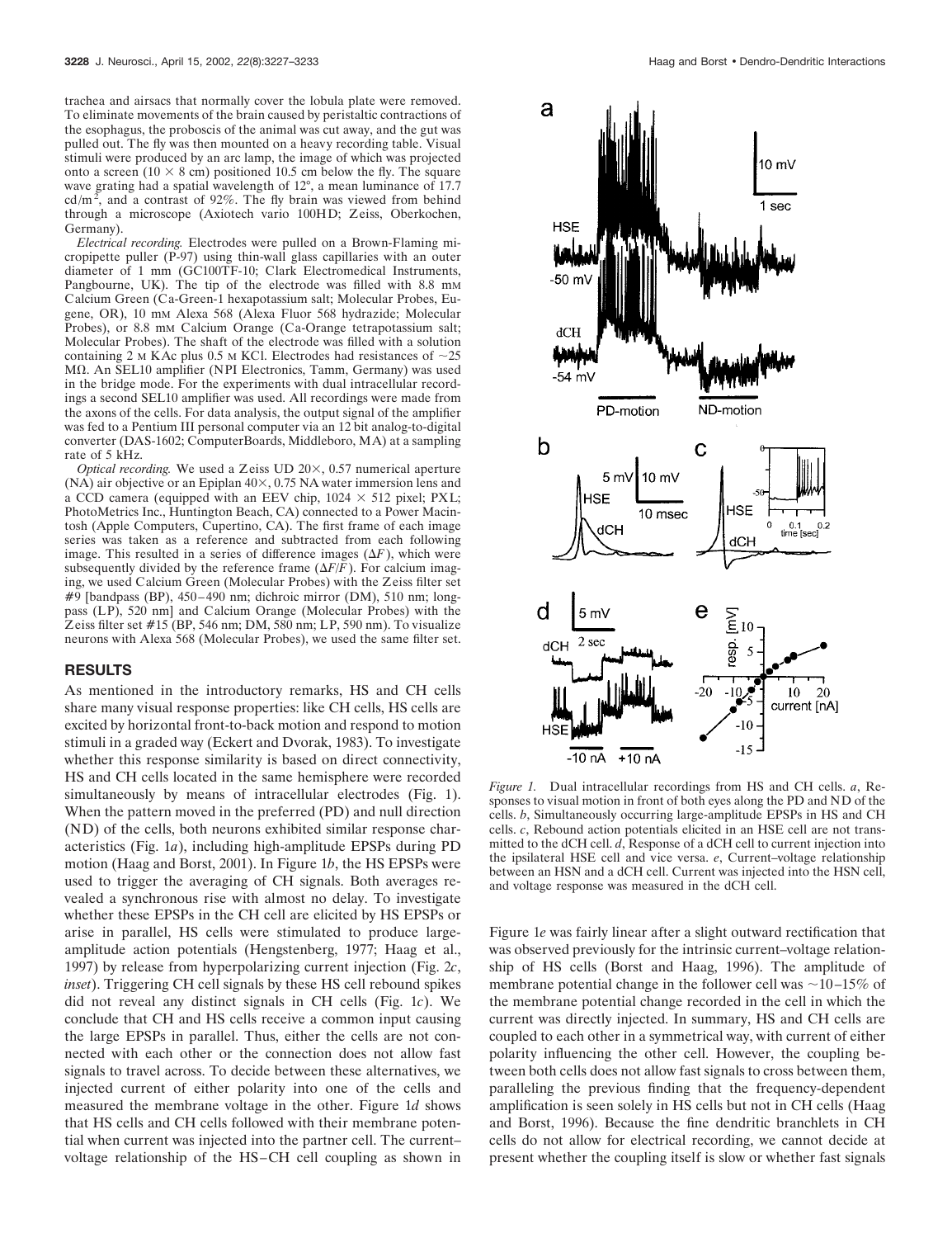

*Figure 2.* Strength of connectivity between various pairs of HS and CH cells. *a*, Location of HS and CH cell dendrites within the lobula plate (modified from Borst and Haag, 1996). *b*, Current of either +10 nA (*black bars*) or -10 nA (*gray bars*) amplitude was injected into HS cells, and membrane voltage was measured in the dCH cell. *c*, Current was injected into the dCH cell, and membrane voltage was measured in HS cells. Data represent the mean  $\pm$ SEM of four (HSN), five (HSE), and one (HSS) experiment.



*Figure 3.* Optical imaging of connectivity between HS and CH cells. *a*, Anatomy of both cells (lens, Epiplan 10×, 0.20 NA). *b–e*, False-color images of relative change of fluorescence  $(\Delta F/F)$  occurring in the dCH cell under various stimulus conditions  $(\dot{b}, c, d)$  direct current injection into the dCH cell; d, e, current injection into the HSN cell). The dCH cell was filled with Calcium Green, and the HSN cell was filled with Alexa (lens, Zeiss UC 20×,  $0.57$  NA).

as measured in the axon are strongly attenuated because of the low-pass filtering by the dendrite of the cell.

There exist three HS and two CH cells per lobula plate, which cover different regions (Fig. 2*a*). Using again dual-electrode intracellular recording, we investigated the coupling between all combinations of HS and CH cells. The results (Fig. 2*b*,*c*) are qualitatively identical to the experiment described above: for all pairs, we found a bidirectional coupling with hyperpolarizing current having larger effects than depolarizing current. However, the absolute coupling strength depended on the exact pair that was investigated. The influence on the dorsal centrifugal horizontal (dCH) cell was strongest when current was injected into the horizontal system north (HSN) cells and decreased over HSE (horizontal system equatorial) to HSS (horizontal system south)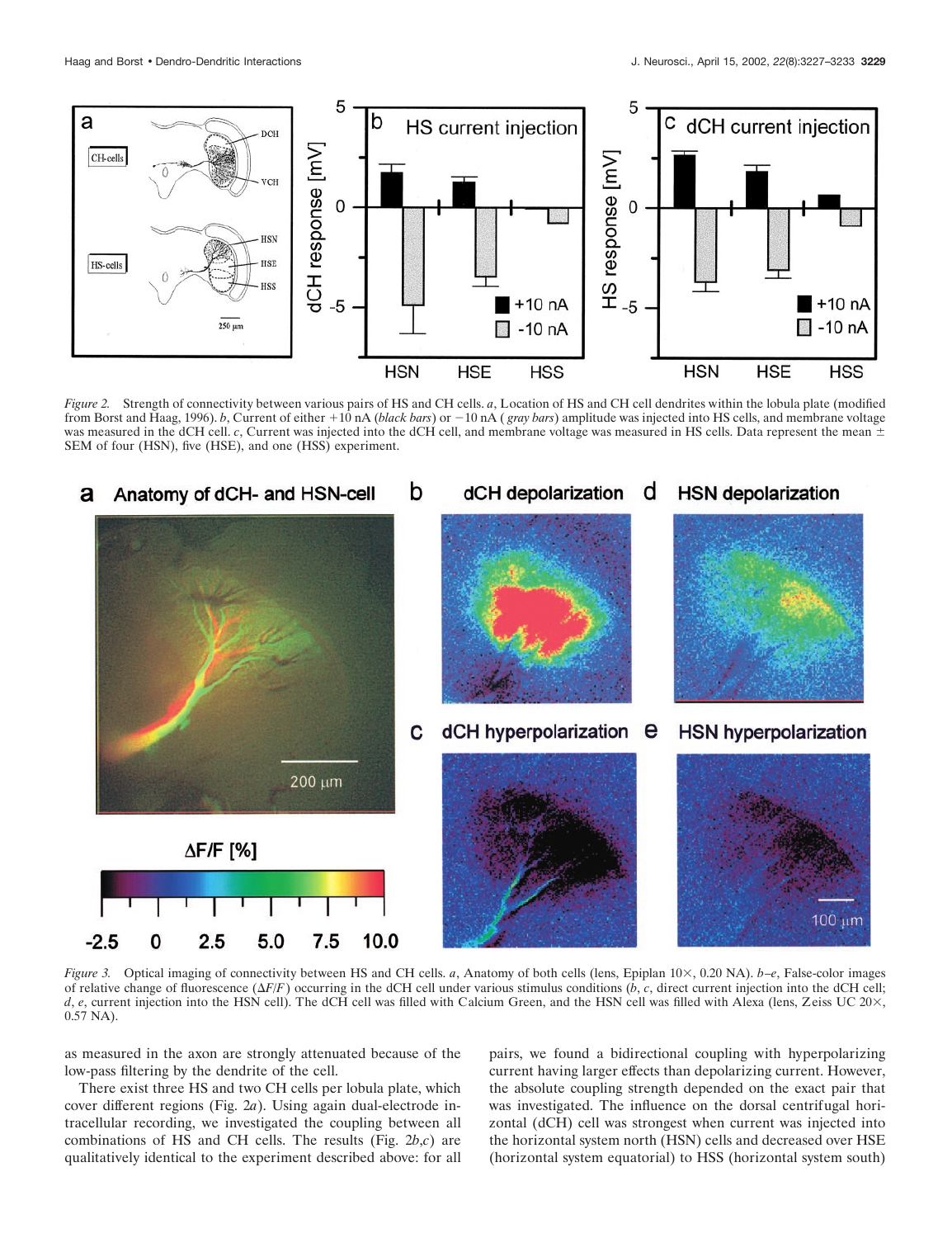#### a Anatomy



#### b Depolarization of vCH



## C Depolarization of HSE



d

*Figure 4.* Dendrotopic calcium accumulation in a vCH cell. *a*, Anatomy of a vCH cell filled with Calcium Green and an HSE and an HSS cell both filled with the red fluorescent dye Alexa. *b–d*, False-color images of the fluorescence change in the vCH cell. In *c* and *d*, the outlines of the HSE and HSS cells are superimposed in *black*. Also shown are the time courses of the relative change of fluorescence within the areas *outlined* in *c* and *d* during injection of depolarizing current into the HSE  $(c)$  and into the HSS  $(d)$  cell (lens, Zeiss UC 20 $\times$ , 0.57 NA).

cells (Fig. 2*b*). The same held true when current was injected into the dCH cell and the influence onto the HS cells was considered (Fig. 2*c*). The opposite gradation was observed for the coupling of vCH cells and HS cells: here the coupling fell off from HSS over HSE to HSN cells (data not shown). Importantly, the coupling strength between all cell pairs investigated seemed to follow the amount of overlap between the dendrites of the respective cells (Fig. 2*a*), suggesting that HS and CH cells are connected via their dendrites.

To test this hypothesis, we used optical recording techniques (Borst and Egelhaaf, 1992; Single and Borst, 1998). As was shown previously, the calcium signal in HS and CH cells follows the membrane potential in a rather linear way (Haag and Borst, 2000), thus making calcium a feasible indicator of activity within these cells. To see whether calcium imaging can be used to visualize connectivity, we filled one cell with a calcium indicator and subsequently recorded from the other cell electrically. Figure 3 shows the results of such an experiment. Figure 3*a* displays the anatomy of both cells, a dCH cell filled with the calcium sensor Calcium Green (Molecular Probes) and an HSN cell loaded with the red fluorescent dye Alexa 568 (Molecular Probes) for anatomical identification. The injection of 10 nA depolarizing current into the axon of the dCH cell resulted in a strong fluorescence increase in all lobula plate branches (Fig. 3*b*), and injection

of 10 nA hyperpolarizing current led to a significant decrease in fluorescence (Fig. 3*c*). When the same amount of depolarizing current was injected into the HSN cell, fluorescence increased in the dCH cell as well (Fig. 3*d*). Injection of hyperpolarizing current into the HSN cell led to a decreased fluorescence in the dCH cell (Fig. 3*e*). This parallels the results reported above with dual intracellular recording techniques and demonstrates the usefulness of calcium imaging for connectivity analysis.

To obtain information about the spatial aspects of the connectivity, we filled a vCH cell with the calcium indicator and recorded sequentially from two HS cells, an HSE cell and an HSS cell (Fig. 4*a*). When we depolarized the vCH cell directly by current injection into the vCH cell itself, a strong fluorescence increase was observed all over the cell, within the lobula plate arborizations, as well as the protocerebral ramifications (Fig. 4*b*). In contrast, when the depolarizing current was injected into the HSE cell, fluorescence increased only in the upper part of the lobula plate branches of the vCH cell (Fig. 4*c*). Depolarization of the HSS cell resulted in a fluorescence signal restricted to the lower part of the vCH cell dendrite (Fig. 4*d*). The strong dependence of the dendritic location of vCH cell fluorescence change on the exact type of HS cell into which the current was injected was further demonstrated when the fluorescence change was spatially averaged within the areas *outlined* in Figure 4, *c* and *d*,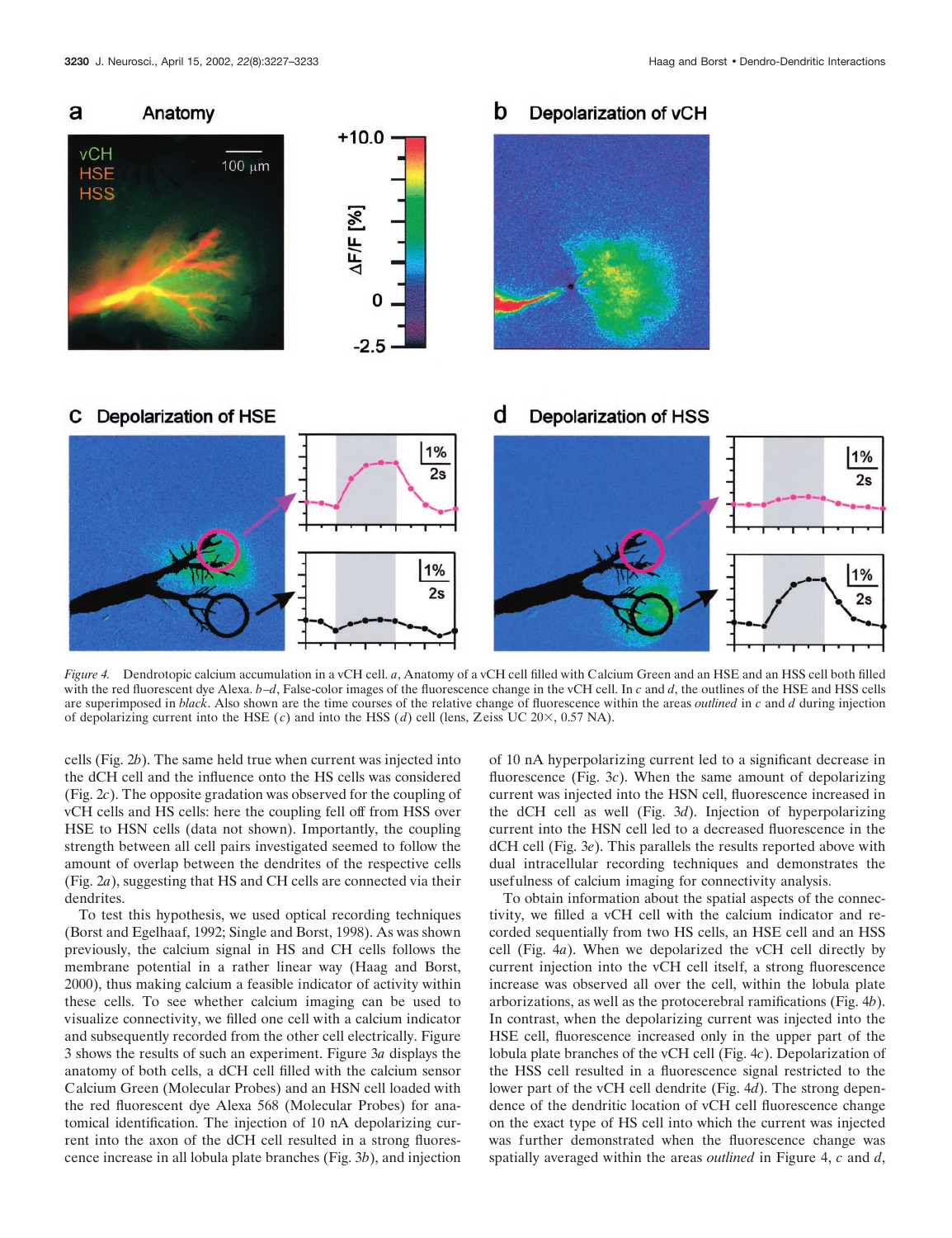

*Figure 5.* Small local motion stimuli lead to locally confined dendritic activity in both HS and CH cells. *a*, *b*, Raw fluorescence images showing the anatomy of the cells tested. The vCH cell was filled with Calcium Green, and the HSS cell was filled with Calcium Orange. *c*, False-color images of the relative fluorescence change in both cells after local visual motion stimulation  $(12^{\circ} \times 12^{\circ})$ . A Zeiss Epiplan  $10 \times$ , 0.20 NA lens was used in the photographs of *a*, and a Zeiss Epiplan 40×, 0.75 NA water immersion lens was used for the images in *b* and *c*. Color scale identical to Figure 3.

and displayed as a time course (*c*, *d*, *right*). These data speak in favor of a dendro-dendritic coupling between HS and CH cells.

Our finding of a dendro-dendritic coupling between HS and CH cells can explain the previous observation of retinotopic calcium accumulation in CH cell dendrites (Egelhaaf et al., 1993), even if CH cells did not receive direct synaptic input from local motion detectors. To investigate the consequences of this coupling on the visually evoked calcium signal in detail, we optically recorded simultaneously from HS and CH cells using two different calcium indicators, a short-wavelength dye (Calcium Green) in the CH cell and a long-wavelength dye (Calcium Orange) in the HS cell and presented a small local motion stimulus to the fly. As can be seen in Figure 5, the calcium signal in the CH cell was still local and comprised only a fraction of the area of overlap between both dendrites. However, the CH cell calcium signal appeared spatially blurred and enlarged compared with the signal in the HS cell dendrite (Fig. 5*c*, compare *top* and *bottom rows*). A quantitative evaluation of the data obtained in this and two other experiments revealed that, given a threshold of 50% of the maximum calcium signal, the dendritic area in HS cells activated by the local motion stimulus comprised only  $8.7 \pm 1.8\%$  (SEM) of the area activated simultaneously in CH cell dendrites. As a control, we also switched the dyes injecting Calcium Orange in a CH cell and Calcium Green in an HS cell. The result was again that the activated area in CH cells was substantially larger than the one in HS cells.

To discriminate between a chemical and an electrical coupling of HS and CH cells, we tried to block the effect of current injection into HS cells onto the calcium signal in CH cells. In brief, blocking agents of the nicotinic pathways, such as curare  $(n = 1)$ , mecamylamine  $(n = 2)$ , and  $\alpha$ -bungarotoxin  $(n = 1)$ , all of which were effective *in vitro* (Brotz and Borst, 1996) and also eliminated the visual response in HS cells in our *in vivo* experiments, failed to disrupt the influence of HS current injection on CH cell potential (data not shown). However, the gap junction blocker Carbenoxolone (Wong et al., 1998)  $[2 \mu]$  of 10 mm Carbenoxolone disodium salt (Sigma) in fly hemolymph] completely blocked the influence of HS current injection onto CH cells in three of three different experiments on various cell pair combinations of HS and CH cells. Although we cannot exclude other possible neurotransmitters at the moment, we conclude that the connection between HS and CH cells is not based on chemical transmission but rather through electrical synapses of the gap junction type. However, we never observed any kind of dye coupling between HS and CH cells, even when using small fluorescent probes such as calcein (Molecular Probes).

### **DISCUSSION**

The above results show that CH cells receive synaptic input on the ipsilateral side from HS cells via dendro-dendritic electrical synapses. This particular kind of wiring between the dendrites of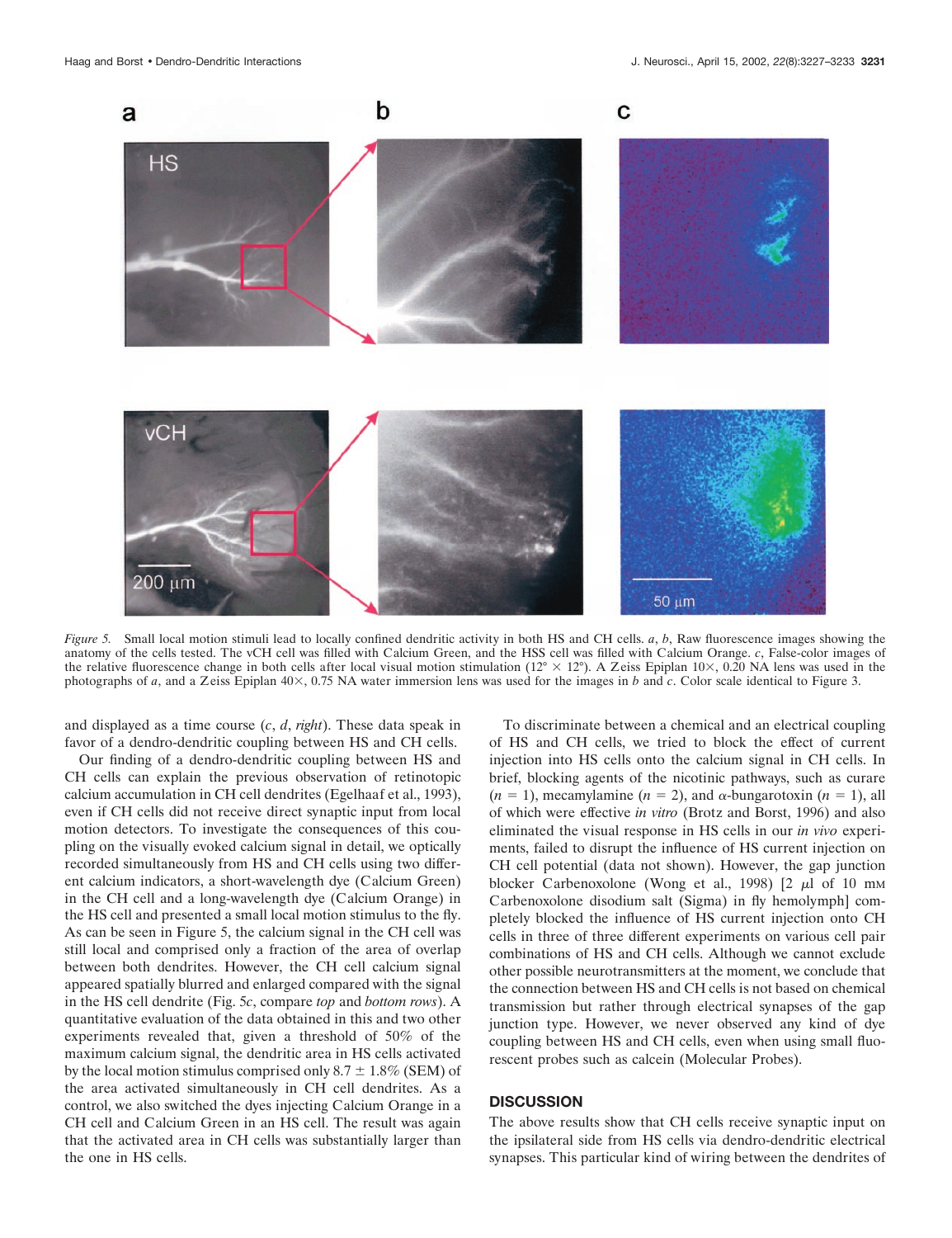HS and CH cells has interesting implications for a couple of previous findings, which will be discussed in the following.

First of all, trying to fit passive and active membrane parameters of compartmental models from faithfully reconstructed CH cells to a large body of experimental data only led to unsatisfying results (Haag et al., 1999). In particular, the experimentally determined spatial integration properties of CH cells revealed a much stronger saturation characteristic than was predicted from simulations based on estimates of their dendritic membrane resistance. In the simulations, however, it was assumed that CH cells received direct and exclusive synaptic input from retinotopically arranged local motion detectors. As the above results demonstrate, this assumption turned out to be wrong. Our current modeling efforts on CH cells will show whether incorporating the new findings about the HS–CH cell connectivity will eventually be able to resolve these previous inconsistencies.

Another puzzle applied to dendritic calcium measurements in other LPTCs and the finding of chemical output synapses in the dendrite of CH cells. As was shown in VS cells, preferred as well as null direction motion elicited a rise in dendritic calcium (Borst and Single, 2000; Single and Borst, 2002). This finding was explained by the low direction selectivity of the excitatory input, which presumably acts on LPTCs dendrites via calciumpermeable nicotinic acetylcholine receptors (Brotz and Borst, 1996; Oertner et al., 2001). If CH cells received the same kind of input from local motion-sensitive elements as VS cells, their dendritic transmitter release would substantially loose directionality, a problem that may have been overcome by coupling CH cell dendrites electrically to HS cells. Consistent with this kind of connectivity, CH cells indeed do not show an increase but rather a decrease in dendritic calcium during null direction motion (Single, 1998), as if the visually induced dendritic calcium concentration followed the membrane potential solely dictated by a voltage-activated calcium current (Haag and Borst, 2000).

An important aspect of the dendro-dendritic HS–CH cell coupling might relate to the spatial blur of motion information in the CH cell dendrite compared with the HS cell dendrite. CH cells have been implied to be inhibitory onto a class of LPTCs selectively sensitive to small-field or relative motion (Egelhaaf, 1985b; Gauck and Borst, 1999; Kimmerle and Egelhaaf, 2000b). When CH cells were laser ablated, small-field selective cells lost much of their response selectivity, now responding stronger to a large-field stimulus than to a small moving object (Warzecha et al., 1993). Assuming that these cells receive a motion image like HS cells on their dendrite, dendro-dendritic inhibition by CH cells would be analogous to subtracting a blurred image from an original one, resulting in an enhancement of motion discontinuities. In case of homogeneous large-field motion input, this operation would result in a rather complete cancellation of the excitatory by the inhibitory input, whereas relative motion cues, such as occurring by either object motion or by self motion in a three-dimensional environment, would lead to an contrast enhancement at the motion edges, just like conventional high-pass filtering in image processing. However, whether the sensitivity of small-field-selective neurons in the fly lobula plate indeed relies critically on the blurring of motion input in the CH cell dendrite remains to be validated in future experiments.

Beside the functional implications of the dendro-dendritic coupling between HS and CH cells for the response properties of CH cells, the above experiments also demonstrate that, in HS cells of the fly visual system, the dendrites act in different ways depending on what output neuron is considered: whereas for the neuron

postsynaptic to the axon terminal all positional information is lost after spatial integration, the partner cell postsynaptic to the dendrite receives spatially resolved signals corresponding to the location of where in visual space motion stimuli are occurring. The present data, thus, add a new level of complexity to the processing capabilities of single nerve cells (for review, see Hausser et al., 2000; Segev and London, 2000), showing that, at least in the case considered here, the function of the dendrite of a neuron cannot be described in isolation but rather depends on which postsynaptic partner cell is being considered.

### **REFERENCES**

- Borst A, Egelhaaf M (1992) In vivo imaging of calcium accumulation in fly interneurons as elicited by visual motion stimulation. Proc Natl Acad Sci USA 89:4139–4143.
- Borst A, Haag J (1996) The intrinsic electrophysiological characteristics of fly lobula plate tangential cells. I. Passive membrane properties. J Comput Neurosci 3:313–336.
- Borst A, Single S (2000) Local current spread in electrically compact neurons of the fly. Neurosci Lett 285:123–126.
- Brotz TM, Borst A (1996) Cholinergic and GABAergic receptors on fly tangential cells and their role in visual motion detection. J Neurophysiol 76:1786–1799.
- Chan WP, Prete F, Dickinson MH (1998) Visual input to the efferent control system of a fly's "gyroscope." Science 280:289–292.
- Eckert H, Dvorak DR (1983) The centrifugal horizontal cells in the lobula plate of the blowfly *Phaenicia sericata*. J Insect Physiol 29:547–560.
- Egelhaaf M (1985a) On the neuronal basis of figure-ground discrimination by relative motion in the visual system of the fly. I. Behavioural constraints imposed on the neuronal network and the role of the optomotor system. Biol Cybern 52:123–140.
- Egelhaaf M (1985b) On the neuronal basis of figure-ground discrimination by relative motion in the visual system of the fly. II. Figuredetection cells, a new class of visual interneurones. Biol Cybern 52:195–209.
- Egelhaaf M, Borst A, Warzecha AK, Flecks S, Wildemann A (1993) Neural circuit tuning fly visual neurons to motion of small objects. II. Input organization of inhibitory circuit elements revealed by electrophysiological and optical recording techniques. J Neurophysiol 69:340–351.
- Gauck V, Borst A (1999) Spatial response properties of contralateral inhibitioned lobula plate tangential cells in the fly visual system. J Comp Neurol 406:51–71.
- Gauck V, Egelhaaf M, Borst A (1997) Synapse distribution on VCH, an inhibitory, motion-sensitive interneuron in the fly visual system. J Comp Neurol 381:489–499.
- Gilbert C, Gronenberg W, Strausfeld NJ (1995) Oculomotor control in calliphorid flies: head movements during activation and inhibition of neck motor neurons corroborate neuroanatomical predictions. J Comp Neurol 361:285–297.
- Gronenberg W, Strausfeld NJ (1990) Descending neurons supplying the neck and flight motor of diptera: physiological and anatomical characteristics. J Comp Neurol 302:973–991.
- Haag J, Borst A (1996) Amplification of high-frequency synaptic inputs by active dendritic membrane processes. Nature 379:639–641.
- Haag J, Borst A (2000) Spatial distribution and characteristics of voltage-gated calcium signals within visual interneurons. J Neurophysiol 83:1039–1051.
- Haag J, Borst A (2001) Recurrent network interactions underlying flowfield selectivity of visual interneurons. J Neurosci 21:5685–5692.
- Haag J, Theunissen F, Borst A (1997) The intrinsic electrophysiological characteristics of fly lobula plate tangential cells. II. Active membrane properties. J Comput Neurosci 4:349–369.
- Haag J, Vermeulen A, Borst A (1999) The intrinsic electrophysiological characteristics of fly lobula plate tangential cells. III. Visual response properties. J Comput Neurosci 7:213–234.
- Hausen K  $(1982)$  Motion sensitive interneurons in the optomotor system of the fly. I. The horizontal cells: structure and signals. Biol Cybern 45:143–156.
- Hausen K (1984) The lobula-complex of the fly: structure, function and significance in visual behaviour. In: Photoreception and vision in invertebrates (Ali MA, ed), pp 523–559. New York: Plenum.
- Hausen K, Wolburg-Buchholz K, Ribi WA (1980) The synaptic organization of visual interneurons in the lobula complex of flies. Cell Tissue Res 208:371–387.
- Hausser M, Spruston N, Stuart GJ (2000) Diversity and dynamics of dendritic signaling. Science 290:739–744.
- Heisenberg M, Wolf R (1979) On the structure of yaw torque in visual